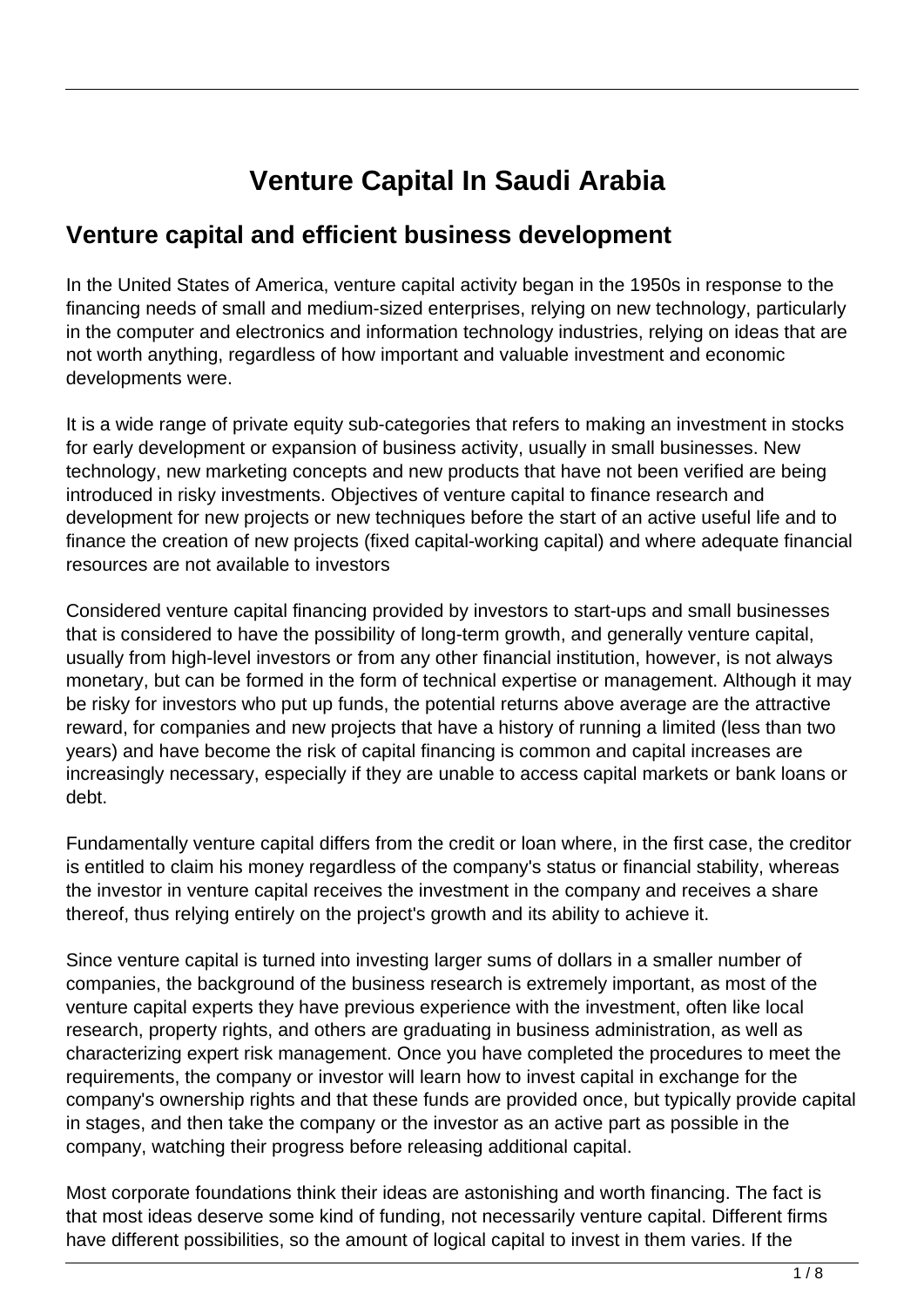business is small as such, a bank loan can be obtained, but no financing is bold in this case because the potential increase in the value of the financial upside is usually a few.

#### **Venture capital activity**

Various types of venture capital activities include:

- A. Providing financial support, technical and administrative projects showing that these institutions can be divided into two main types by high risk and potential growth and profitability:
	- a) Independent institutions that raise capital from potential investors, depending on their fame, specialization and experience.
	- b) Subsidiary institutions are branches of financial institutions that set them up and provide them with the capital they need.
- B. Taking care in trouble of new high-risk projects and existing ones.
- C. Financing investment projects with a high-risk profile but with high potential prospects for growth.
- D. Participation in the plan's projects by providing financial, technical or administrative support, even if the beat project was entitled to high-return venture capital from the Company to sell its share of a profit commensurate with the degree of risk.

#### **Venture capital companies and the banking system**

The banking system usually benefits in many ways from the establishment of venture capital firms. Benefit of the banking system generally by setting up venture capital companies from several main aspects to help banks dismiss their buyers by providing them with additional financial resources where banks (in some cases) are unable to lend or contribute to projects because of the constraints imposed by banking systems.

Also financing the application of new innovations to the software industry, and is no longer attractive to banks either because of the high level of risk or lack of financial capacity, safeguards for project owners, and then requires an innovative application to help venture capital companies, in case of success, banks can access free financing for these projects and afterwards.

It provides complex technical and administrative work for banks where the banks have the means to provide this aid and, in addition to financing small projects which have the potential for growth and development while lacking adequate guarantees to borrow from the banking system, the device can then bank into the financing of these projects at a later stage. Venture capital helps restructure the companies of the public enterprise sector if they are included in the privatization program that leads to their repositioning and repayment of their debt to the banks.

Lastly, traditional means are not in line with the needs and objectives of small and mediumsized enterprises (SMEs) with the development and transformation of the small and mediumsized enterprise sector. For their advantages and speed of procedures and facilities, the latter are oriented towards innovative alternatives. Capital risk financing is the optimal variant, which is in line with the characteristics of small and medium-sized enterprises, considered to be capital risk financing, new technology for small and medium-sized enterprises.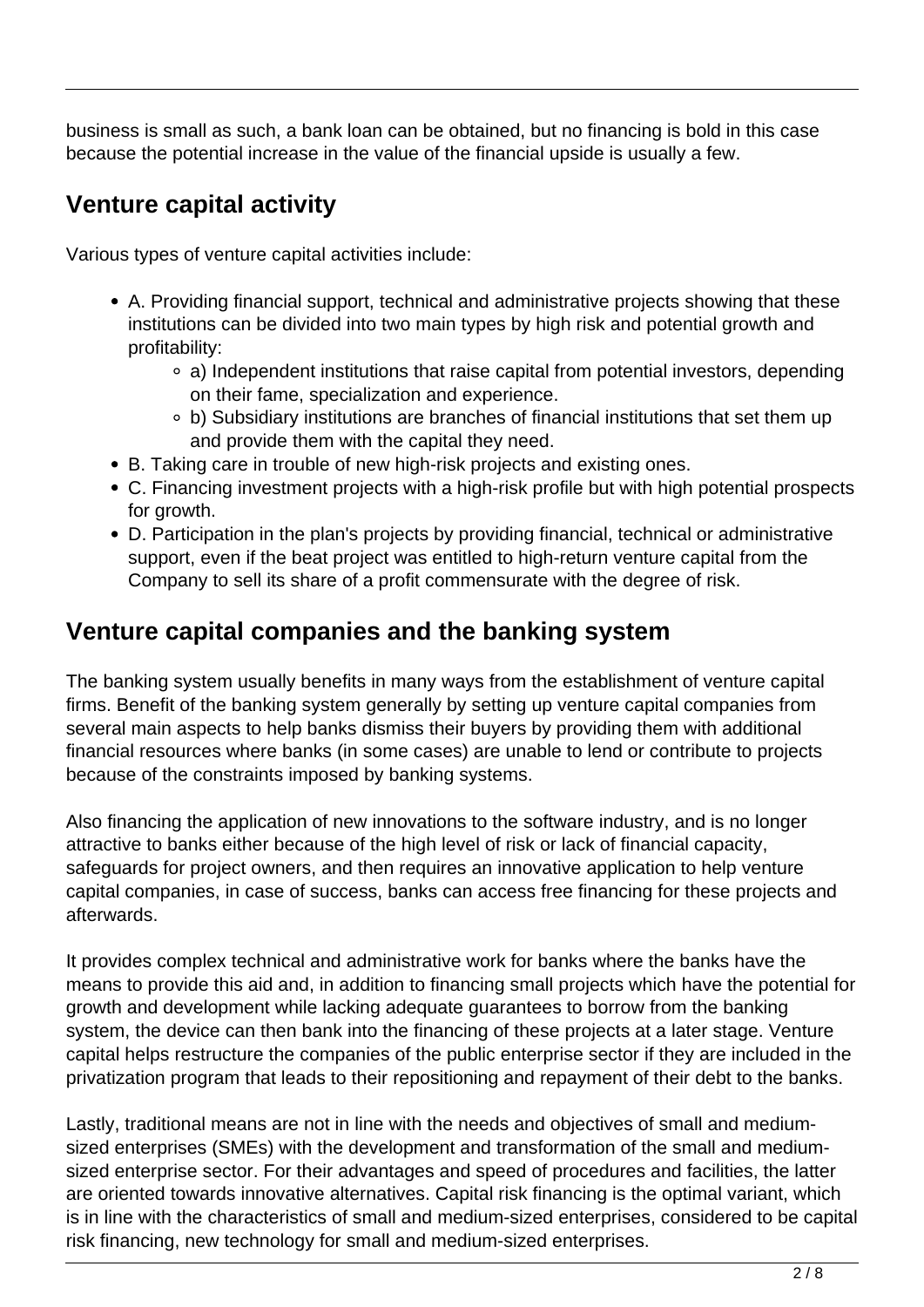Many large investors started investing in the early stages of start-ups and promising companies to lower their competition with small investors, who were the first to take the lead, although the risk is higher. However, the factors that mitigate their investment risks over time must be identified by these investors. In the advanced stages of expanding and increasing the growth of the company, large investors can invest in companies. Overall, the obstacles they face for the large investments they can make through these businesses can be overlooked by small capitalists. In addition, traditional investors are not at risk for traditional or pre-existing investments. Because risk can be a deterrent to investors of this type, seeing investors and others at major risks is achieving profits and returns.

#### **The stages and roles of venture capital financing**

First one is first seed funding, and it is when a small investment of at most a few hundred thousand euros allows the regulator to check whether the project is economically attractive. Venture capital helps to explore the project's feasibility at this stage. Then it is the startup financing which is the investment used to operate the company by attracting the necessary staff and executives, developing a prototype and / or implementing marketing tests. At this stage, the capitalist may participate in organizing the company. And its contribution to the formation of corporate strategy is strongly concrete at this stage. The third one is expansionary financing which is the investment that aimed at manufacturing, upgrading production facilities and attracting more staff. Venture capital can help find additional funding at this stage and help the company connect with customers and suppliers. It can also help recruit marketing staff and other non-technical executives as the company grows and its revenue needs. Lastly is the later finance which is the investment that is aimed at helping the company grow fast enough to become a market leader and unleash its earning potential and make it ready to trade, sell or list. Venture capital can help pave the way for an initial sale or public offering at this stage

### **Saudi Market and opportunities**

The Saudi Arabia market is mainly characterized by the small company sizes in the stock exchange (refer to figure 1) as well in sense of startups, according to the SME Saudi Authority, Saudi Arabia's private sector is generally comprised 99% of the SMEs. This forms a great deal of opportunities for PE investors, as well the great potential development of both the entrepreneur, the investor, the economy as well. As the vision is oriented to diversify away from the public sector and revive the private sector that is formed by 99% SMEs equaling a great deal of growth potential. With such alignment and support lent by the government it is inevitable that these small scoped businesses and startups will witness a great deal of expansion, with the strong governmental decisions to rectify the courses of economy and by implementing aggressive policy that is aimed to increase the transparency and the investors confidence, makes such investments and such market to any venture capitalists in Saudi Arabia attractive.

### **Saudi Development Plan**

The latest development plan, the ninth development plan of the Kingdom of Saudi Arabia (2010-2014), is an expenditure initiative worthy of SR1, 444bn (\$ 385.2bn) to achieve average annual GDP growth of 5.2 %. It is expected that GDP growth will lead to an increase in gross domestic product and per capita income from SR 46, 200 (\$ 12bn) in 2009 to around SR 53, 200 (\$ 14bn) in 2014.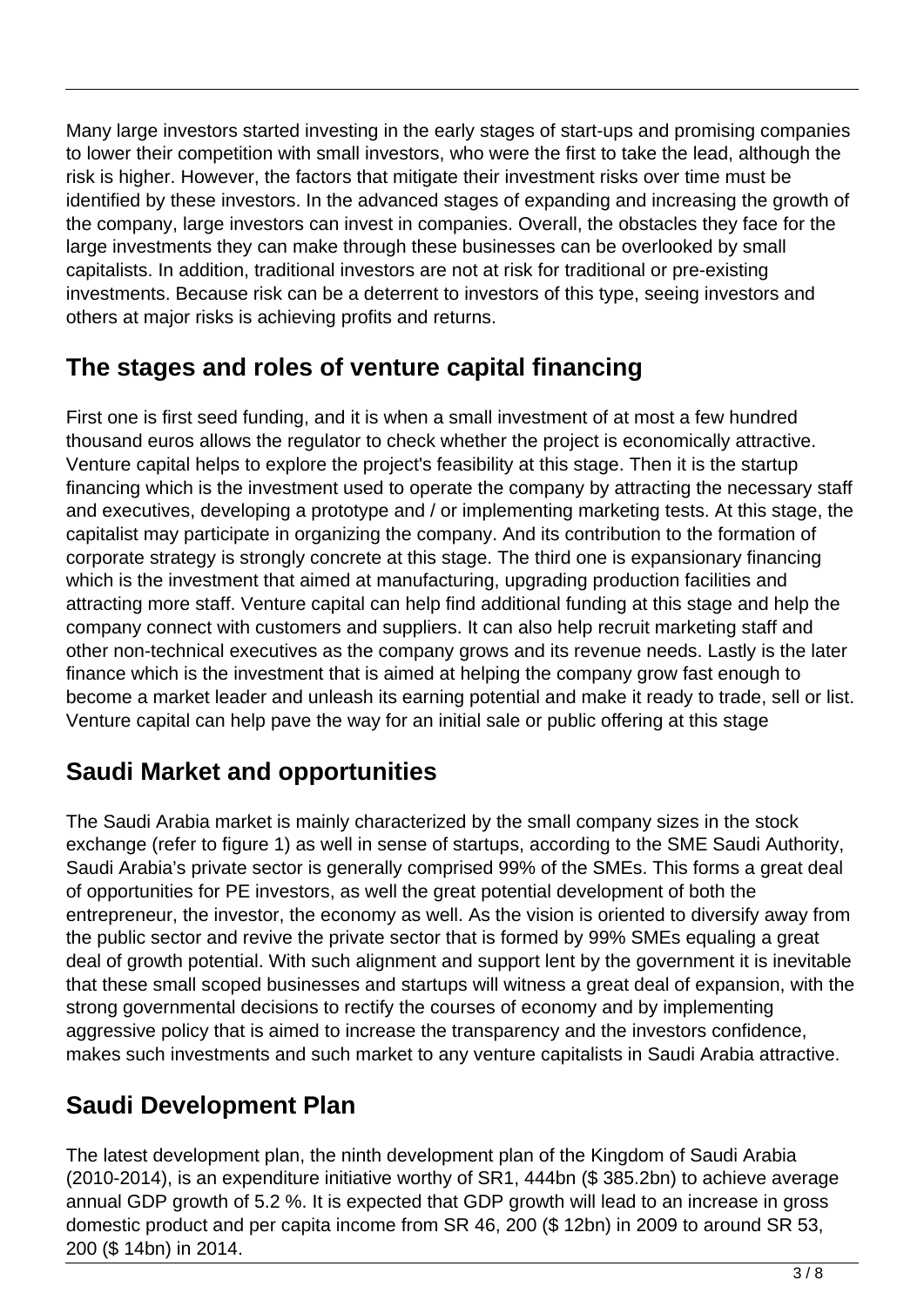The primary contributor to this growth will be the non-oil private sector, which the government expects to grow by an average of 6.6 percent per annum over 5 years from 48 percent to 61 percent. The SR137 allocated \$6 billion (\$ 36.7 billion) for the development of human resources and SR9bn (\$ 2.4 billion) for the development of education. These spending plans include building community colleges and more institutes for vocational training, as well as setting up additional public schools and technology facilities. These types of spending initiatives will ensure that a highly skilled and motivated Saudi workforce will be available in the future; however, more focused projects still need to be organized.

Other plan sectors can provide the best catalyst for Saudi Arabia's future project development. These include services related to social and health, economic resources, transportation and communications, and municipal and housing services. One example of Saudi Arabia's new business concept is the large family cultural heritage units living in the same home and healthcare sector improvements. With the beginning of the generation that initially benefited from the discovery of oil in the age of new business opportunities in the form of health care services will be established within the Kingdom. Innovators can take advantage of this opportunity by creating health services businesses that meet their own requirements and provide medical care to them. These types of health care include home health programs, retirement and auxiliary living facilities, as well as the supply and medical devices companies that will be expected to serve them.

The Saudi government has taken steps to decentralize the economy using positive examples of Western capitalism and, as a result, entrepreneurship has begun to form within the Kingdom. The number of recognized trademarks in Saudi Arabia can show evidence of this transformation. Franchising has grown tremendously over the past five years and many brand names are already well-established on the market. According to industry sources, fast food franchises already account for more than 60% of the total Saudi franchise market. American companies have a lion share with more than 70% of all Saudi Arabia franchised operations from fast food, clothing outlets, hotels, car rental, laundry and printing services.

While private business ownership is not new to the Kingdom, it has mainly focused on granting franchises so far. This resulted in a broadly diversified economy that does not contribute to the achievement of the Ninth Development Plan's objectives-sustainability through economic diversification. Thus, the main engine of economic diversification must be real innovation in the form of entrepreneurship. The use of natural hot climates in Saudi Arabia to operate a desalination plant is an example of innovation. For Science and Technology, King Abdul Aziz City is currently building Khafji, Saudi Arabia's largest desalination plant in the world.

Once the plant is completed, a new type of concentrated solar photovoltaic technology and new technology for water purification developed jointly by IBM and IBM will be used. Once the plant is completed, it will produce 30,000 cubic meters of desalinated water per day, meeting the needs of 100,000 people. This example shows how real entrepreneurship eventually reduces the need for importation while producing a product/service by using new technology that can be exported to other countries one day.

#### **Saudi Government Venture Capital**

Saudi Arabia's government sees entrepreneurship as a single solution for diversifying its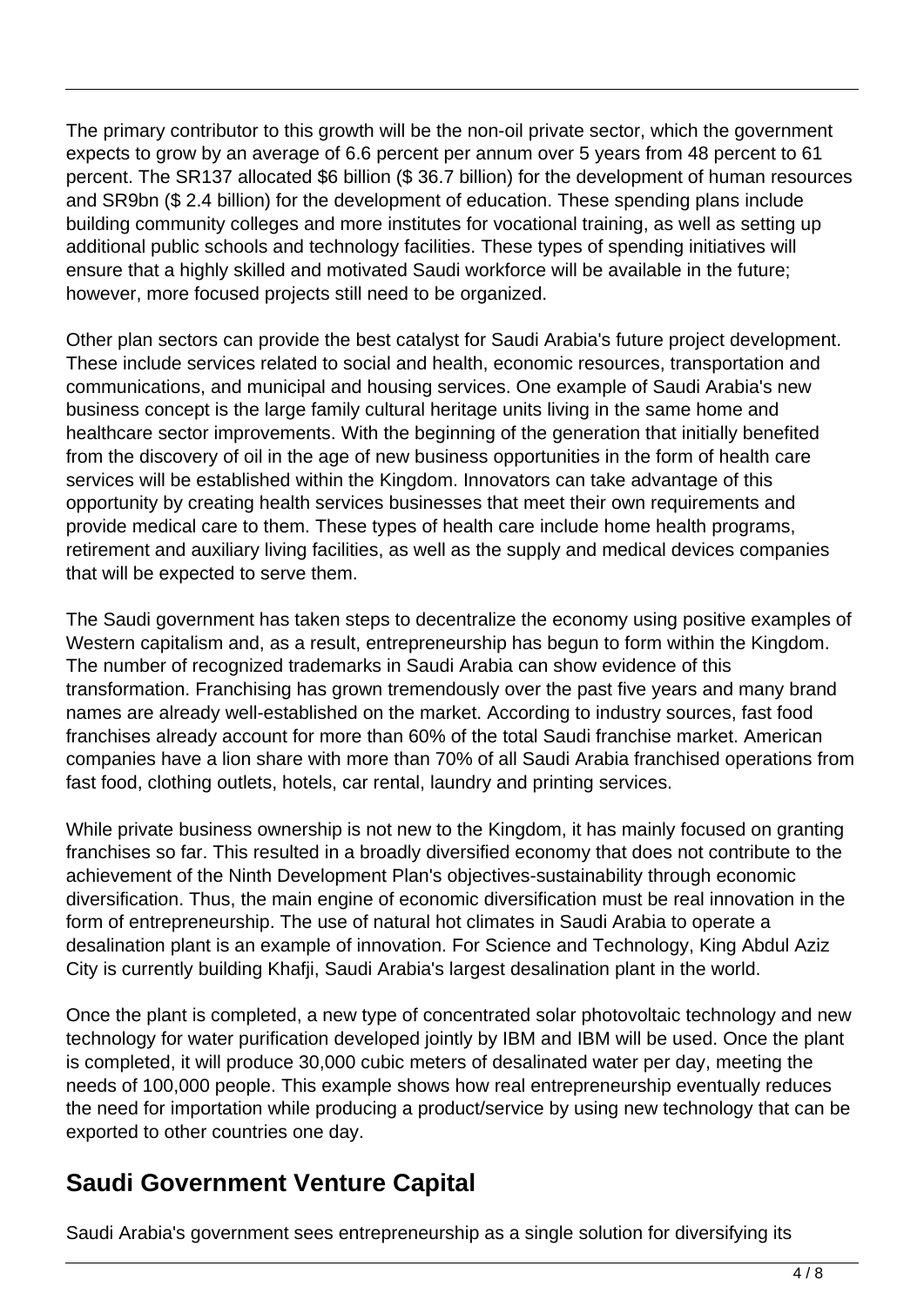economy, reducing its rate of unemployment, and promoting economic growth. To date, oil accounts for approximately 80% of the economy of Saudi Arabia. Saudi Arabia has implemented a five-year development plan (2010-2015) to overcome the economy's shortfall.

Part of this plan is the initiative to spend US\$ 385.2 billion in various industries ranging from communications, health, housing, and transportation, resulting in an economy experiencing a 5.2 percent growth rate during the current plan if successfully implemented. Further information is included in the literature review on this five-year development plan.

In order to help realize the fruits of the plan, the Government of Saudi Arabia has established a number of funding agencies, including GVC, through various government agencies and companies, to help set up environmentally friendly projects in the Kingdom.

In their social context, entrepreneurs work. And Saudi Arabia's search for GVC as the primary source of finance is dedicated to exploring GVC funding decisions through theoretical social capital to better understand the GVC decision-making process in Saudi Arabia. Figure bellow denotes the volume of governmental support and inclusion in plans through the public investment funds.

### **Venture capital industry in Saudi Arabia**

In addition for government agencies that play an important role in venture capital, there is also an important and effective role for the private sector in this area. Among the most important of these institutions is the STC Ventures (STC Ventures' Fund): the company STC Ventures is a venture capital fund specializing in start-ups and small and medium-sized enterprises working in the field of information and communication technology in the Saudi Arabia and Middle East markets as well as in other international markets.

Another participant is The Saudi Aramco Entrepreneurship Center (Promising) (Wa'ed, Aramco's Entrepreneurship Arm) and it is a venture capital company's 'Promising Ventures' arm, Saudi Aramco Entrepreneurship, set up by Saudi Aramco to ignite the spirit of entrepreneurship in Saudi Arabia's Kingdom. Over the years, a promising set of programs has been released to help entrepreneurs set up, strengthen or expand their businesses.

These programs include development and financial support, including business incubation, training and training to guide and nurture entrepreneurs, seed funding and unsecured loans, and investment in venture capital (equity / debt), and supporting these programs in the development of small and medium-sized enterprises (SMEs) capable of locating and diversifying industries. Wa'ed also works with key players to create an effective environmental entrepreneurial system and interacts with them. Also Saudi Aramco Energy Venture is It is a subsidiary of Saudi Aramco, the leading energy and integrated chemicals company in the world. Its mission is to invest globally in growth companies building high-growth technology of strategically important to Saudi Aramco, to accelerate their growth and dissemination in the Kingdom of Saudi Arabia.' The company invests in the oil, gas, oil, petrochemicals, renewable energy, energy consumption and water sectors.

SABIC Ventures help innovative businesses and explore opportunities for development with them to help them accelerate their growth while building value for SAPK. Sabak vancher is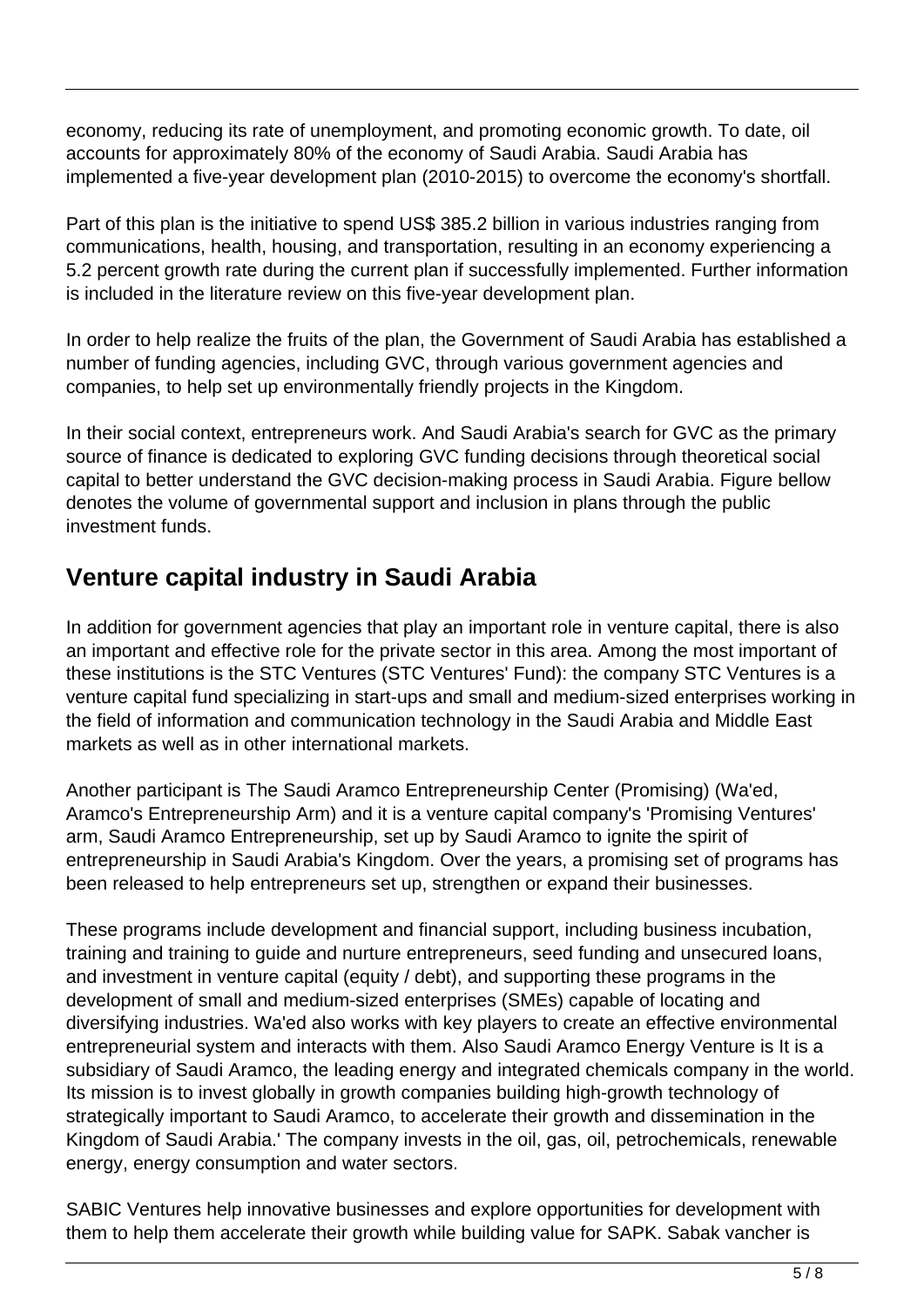looking for entrepreneurs with innovations in alternative energy, technology of raw materials, advanced materials, processing, energy efficiency and resources. Bellow figure illustrates the forecasts by jadwa investment on the growth of SMes by 2030.

### **Saudi venture capital investments**

Last year was the start of the recovery of investment in the venture capital of the kingdom in emerging businesses. A few pages of recent venture capital investment in the Saudi market company has been Foodics ' emerging \$4 million investment size, and investors are leading ventures, fund wind technology, and 500 startups. Another emerging company, Paytabs, was an undeclared company investing \$20 million. Another shop ideas for investing \$2 billion in fund wind technology is a small company. In 2018, according to Saudi Aramco's latest investment proposal, the National Oil Company in Saudi Arabia is exploring the establishment of a \$1 million venture capital fund to invest in global tech companies, with the Kingdom's attempts to expand its economy intensifying. Weighing Saudi Arabia's oil company fund invests millions of dollars in technologies that supplement the oil giant's activities also plans to open a Silicon Valley office or anywhere else in the U.S. to infer an agreement.

Aramco's funding is in the field of high-growth oil and gas companies startups, the \$ 500 million Saudi energy projects, and the Aramco Entrepreneurship Center, which has about \$ 200 million to implement equity to the individuals of Saudi Arabia during the first phase.

In 2015, the Islamic University for Finance industry Development (ICD), the Islamic Development Bank (IDB) of the private sector, along with Anfal Capital on setting up a venture capital fund in Saudi Arabia. The joint venture aims to foster the growth of Saudi Arabia's local venture capital market. The project is leveraging latest technology from the university.

The Loan program will seek creative and innovative venture capital prospects and will provide the intelligent and practical capital necessary to start and maintain these enterprises. The investment strategy of the Loan program is about making an investment in quality teams and advanced product lines and technologies. It will partner with experienced, vision and credibility startups and seek to recruit the best human capital to portfolio companies. Venture capital has been deemed to be the most effective tool for identifying new technologies, taking advantage of entrepreneurship, funding and starting new industries. Small medium-sized businesses run by Kingdom entrepreneurs are said to make a contribution less than 20 percent of the national economy, while technologopreneurs ' share is likely to be much narrower. this percentage can be as high as 60 to 70 percent in other developed and industrialized countries. therefore to diversify the country's economic base and labor market this untapped potential that exists within the kingdom should be supported and developed. at Anfal capital we are honored to work towards this noble cause together with two leading institutions in this field.

### **Venture capitalists & financing means**

In the light of the attractive investment opportunities that the SMEs offer, along with the governmental support, the creation of "Munshaat" has paved the way for these ventures to grow and prosper, where munshaat is can be viewed as a governmental venture capital firm working as a hub, connecting venture capital backed companies with venture capital investors.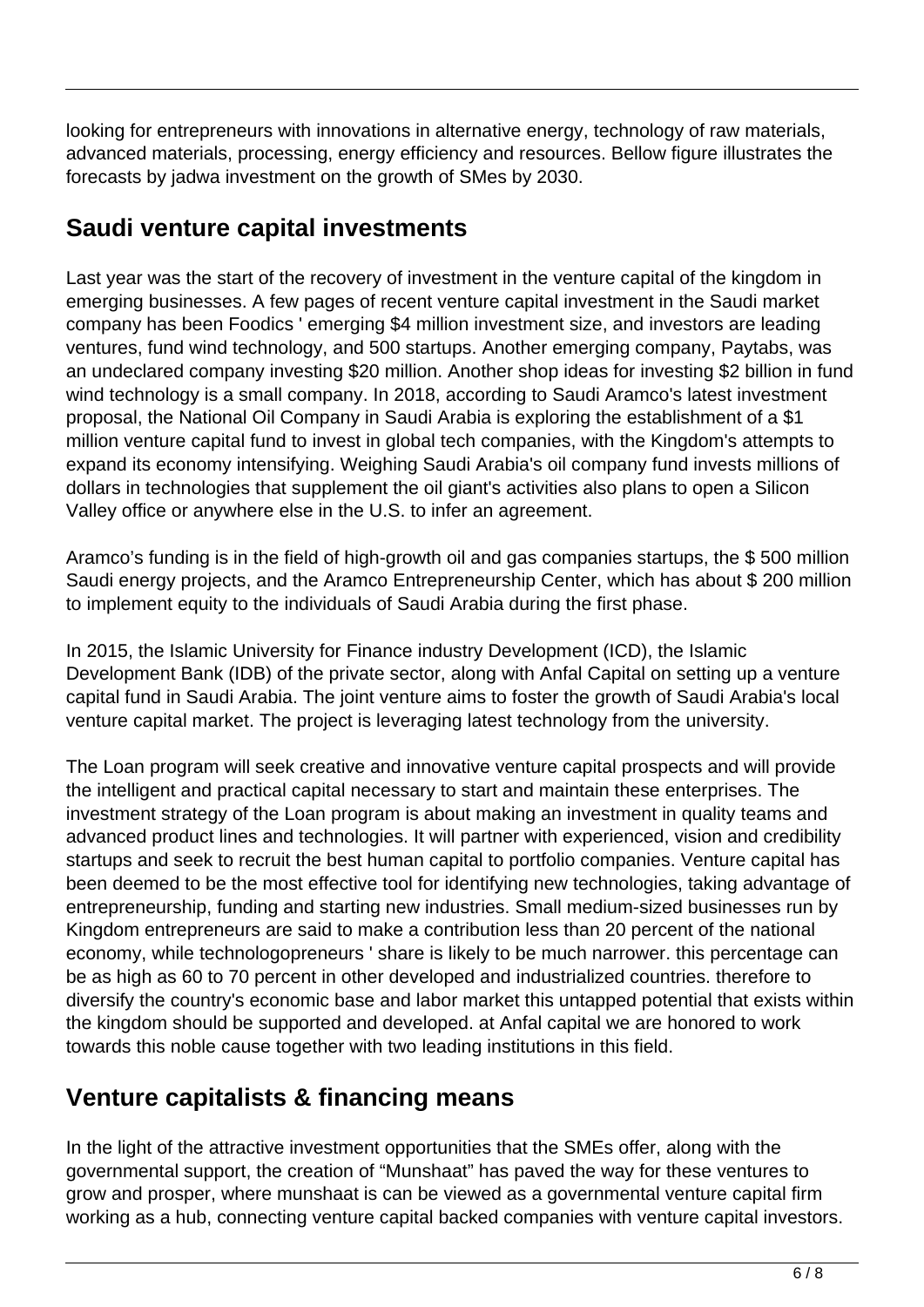Eager venture capitalists can utilize munshaat as an idea origination pool, where main VCI

- ARZAN Venture Capital
- BIAC business incubators and accelerators company
- Saudi Aramco
- Wamda Capital
- Wadi Jeddah Ventures
- Ogal
- Wadi Makka ventures
- Manafa financials

All playing a big role in one of the three investment opportunity program that munchaat is providing for these VCIs via the aggressive capital governmental fund initiative.

Munshaat is soon to offer fund investment program, and cooperative investment program, that will ultimately benefit both the Venture capital-backed companies and the venture capital investors that are looking for investments.

### **Venture capital and Islamic finance**

Islamic finance has been characterized by a variety of financing forms because Islamic financing assets are due to Al-Hassan loans, Murabaha, Istisna'a, participation, Salam, and Ijarah. The closer forms of venture capital financing are the joint contract, which consists of the Mudaraba contract in Islamic jurisprudence, where the project was financed by the financial institution and the owner of the innovation is working.

By looking at one the Islamic financial institutions market, we find that financing through Mudaraba contract is weak in non-existent projects and the level of risk lower than the draft of the new innovations, but we find that the issue of support through venture capital may be weak due to the size of the risk. Therefore, Islamic financial institutions may not be the best option to finance such projects in most of their current forms. Such projects may require government support, whether through a settlement bank or the Industrial Development Fund, but should be done through Hassan or Musharaka's loan. The truth is that it is not appropriate to have the option is a Hassan loan, because the likelihood that these projects will be successful is somewhat weak, but one's success may cover the costs of previous projects and therefore the Mudaraba contract is the best option.

## **Conclusion**

Of course, no more risky investment in money is a high-risk investment, associated with a promising investment in the fields of active and profitable investment, and this means that investor companies do not file support investment decisions, as this sector investor also has no data series for a long time, making investment decisions more secure, especially in the face of responsible governance. But the challenge of resolving this issue is a real opportunity, and the acquisition of 'cream' is proof that it is difficult to refute the importance of such investment and its ability to raise equity in the short term, has a good communication company when it establishes a separate fund for this purpose, providing the fund with its flexibility and readability advantage.